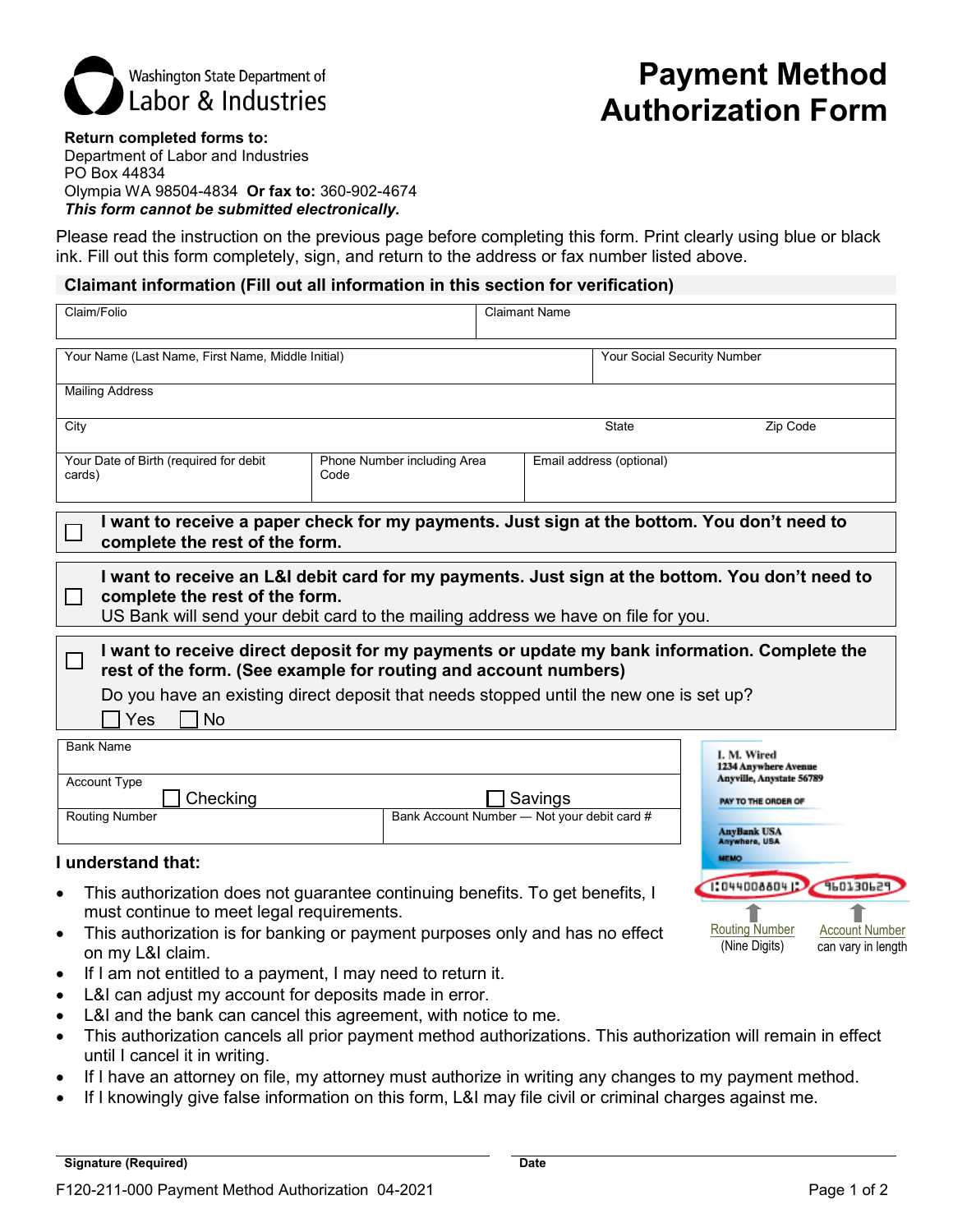

# **Payment Method Authorization Instructions**

PO Box 44834 Olympia WA 98504-4834

## **What can I use this form for?**

Use this form to request a new payment method or to change your current payment method with L&I. Until your new option takes effect, you will continue to receive your benefits through your current payment method.

## **What are the payment options available?**

- 1. Direct Deposit
- 2. US Bank Debit Card
- 3. Paper Check

## **Who can complete this form?**

The claimant or alternate recipient(s) authorized to receive benefits on an open or pension claim.

If you are an alternate recipient, complete *your* information in the person receiving payment section of the application.

If you're signing this form for a worker or alternate recipient, L&I **must** have legal documentation on file for the request to be processed (for example: power of attorney, guardianship paperwork, etc.).

## **When will my direct deposit start?**

It can take up to **30 business days** for a direct deposit request to process.

#### **Direct deposit limitations:**

L&I can only make direct deposits into banks and credit unions in the United States and US territories.

#### **How does the debit card work?**

Once we receive your request, you'll receive a debit card from US Bank in about 10 business days. Once you activate your card, your benefit payments are deposited directly onto your debit card.

There are no monthly service charges associated with the debit card. In addition, if you use your debit card at a US Bank ATM, you will not be charged a transaction fee. However, there may be transaction fee charged to you if you use your debit card at non-US Bank locations. If you want more information about the debit card, including limitations and fees, please visit [www.ReliaCard.com.](http://www.reliacard.com/)

## **Paper check:**

If you are currently receiving a paper check and want to continue receiving a paper check, you don't need to complete this form.

## **How will I know my Direct Deposit or Debit Card payment method request is accepted?**

Your receipt of payment into your bank account or onto your debit card is your notification of payment method acceptance.

If we are unable to process your form, you will be notified by phone or mail.

#### **How do I update my address?**

The address L&I has on file for **you must match** the information on this form.

You can update your address with L&I through the Claim Account Center online or by completing the [Address](http://www.lni.wa.gov/FormPub/Detail.asp?DocID=2257)  [Change Request for Injured Workers,](http://www.lni.wa.gov/FormPub/Detail.asp?DocID=2257) [Crime Victims Address Change Request](http://www.lni.wa.gov/FormPub/Detail.asp?DocID=2396) or [Address Change Request for](http://lni.wa.gov/FormPub/Detail.asp?DocID=1596)  [Pensioners](http://lni.wa.gov/FormPub/Detail.asp?DocID=1596) all of these forms can be found on [www.Lni.wa.gov.](http://www.lni.wa.gov/)

## **Still have questions about how to complete this form?**

Call toll free 844-728-5204 or 360-902-4675 or email [EBPServices@Lni.wa.gov.](mailto:EBPServices@Lni.wa.gov)

## **Want to reduce your mail from L&I?**

Check out [www.Lni.wa.gov/eCorrespondence](http://www.lni.wa.gov/eCorrespondence) to see if you are eligible for e-Correspondence.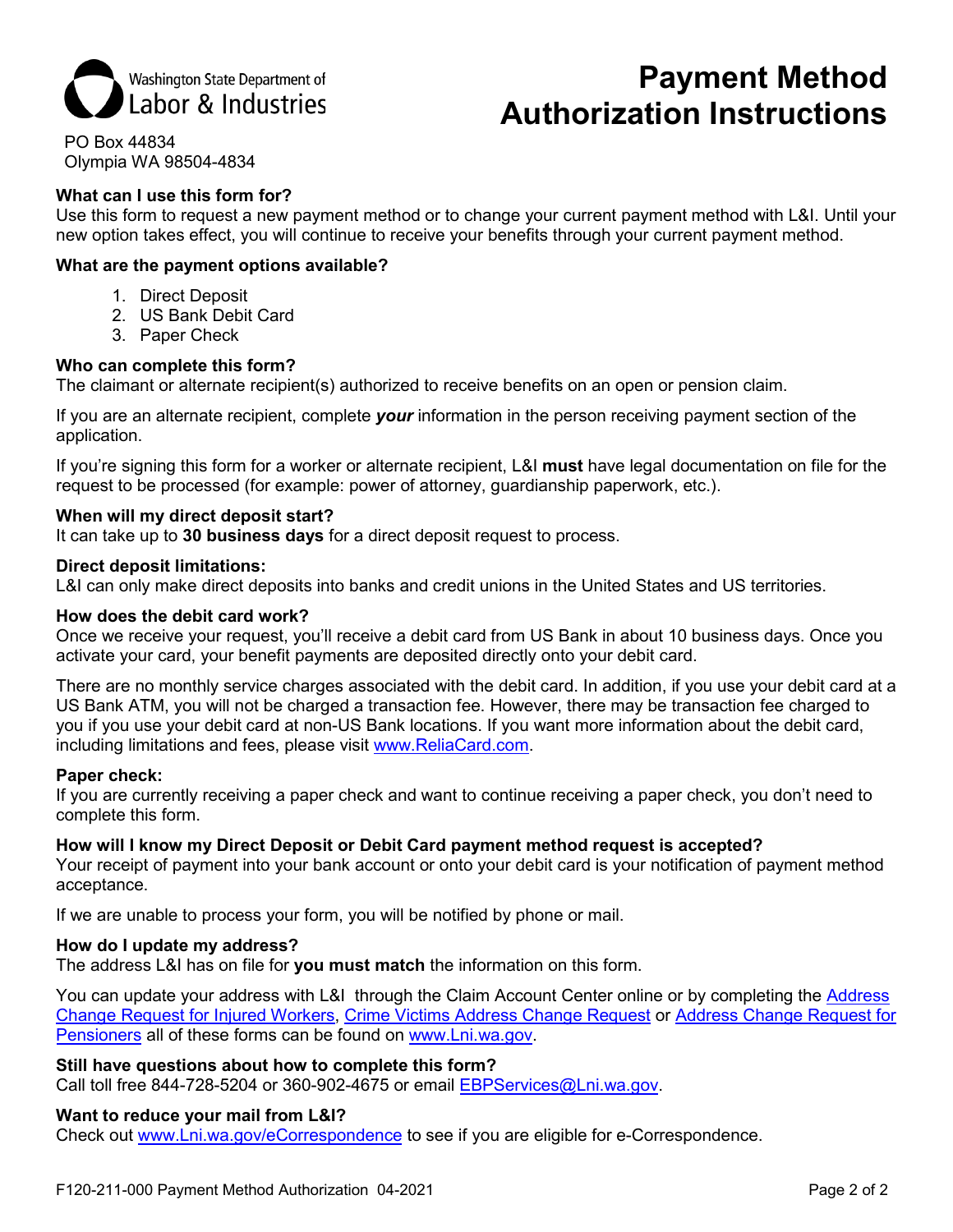U.S. Bank ReliaCard® Pre-Acquisition Disclosure Program Name: Washington State Department of Labor and Industries

| Monthly fee<br>\$0                                      | Per purchase<br>\$0 | ATM withdrawal<br>$$0$ in-network<br>$$2.50$ out-of-network                                   | Cash reload<br>N/A |  |
|---------------------------------------------------------|---------------------|-----------------------------------------------------------------------------------------------|--------------------|--|
| ATM Balance Inquiry (in-network or out-of-network)      |                     |                                                                                               | \$0                |  |
| Customer Service (automated or live agent)              |                     |                                                                                               | \$0 percall        |  |
| Inactivity                                              |                     |                                                                                               | \$0                |  |
| We charge 3 other types of fees. Here are some of them: |                     |                                                                                               |                    |  |
| International ATM Withdrawal                            |                     |                                                                                               | \$3.00             |  |
| International Transaction                               |                     |                                                                                               | 3%                 |  |
|                                                         |                     | See the accompanying Fee Schedule for free ways to access your funds and balance information. |                    |  |

Find details and conditions for all fees and services inside the card package or call **1-855-279-2194** or visit **usbankreliacard.com**.